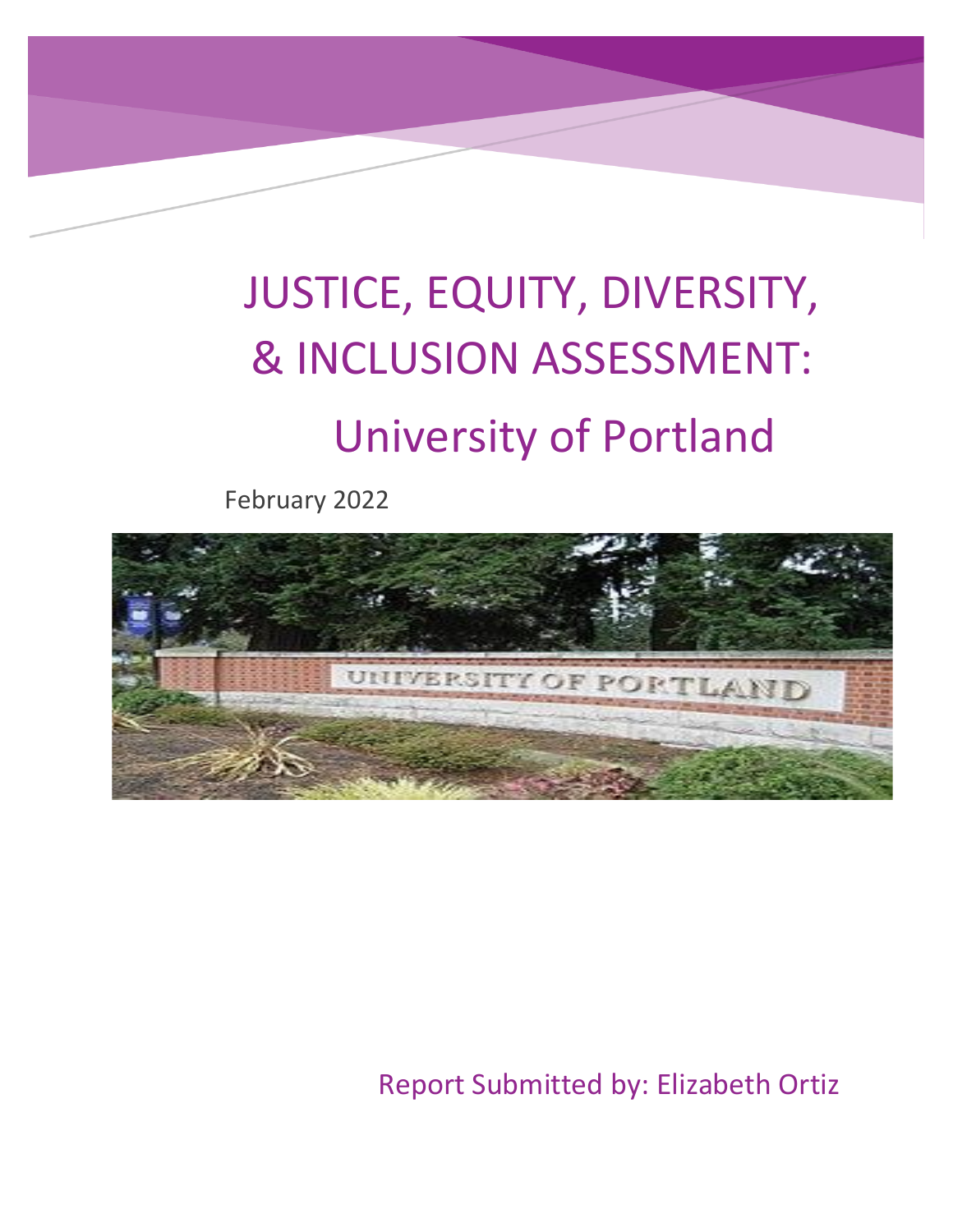# **Table of Contents**

| <b>Appendices</b> |  |
|-------------------|--|
|                   |  |
|                   |  |
|                   |  |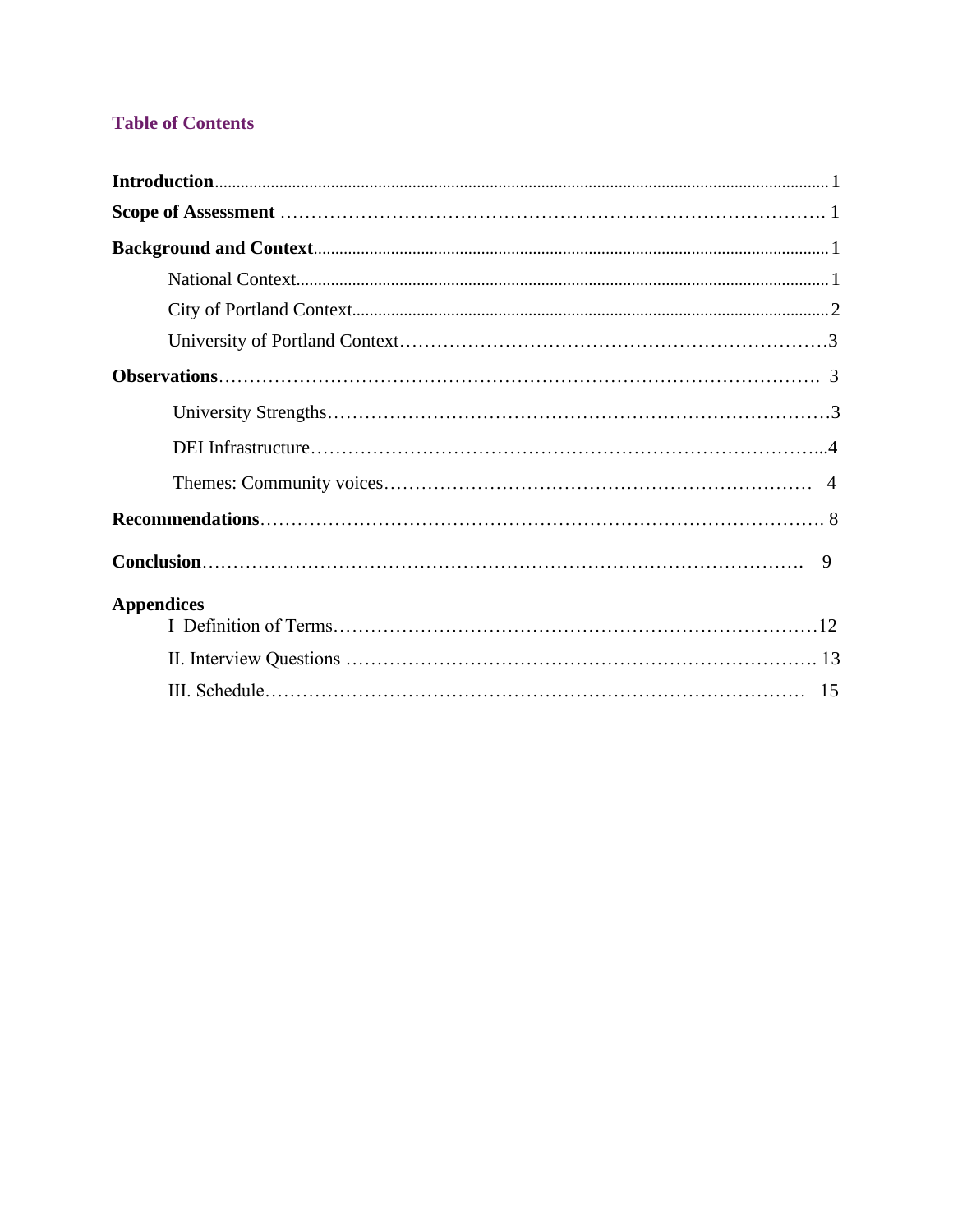In Gratitude

**To the University of Portland community members, I extend my deepest gratitude for sharing your experiences. Your courage, honesty, and deep abiding passion for equity, inclusion, and justice shone through in each interview, encounter, and discussion.** 

**To the students of UP, you are amazing. I was awed by your brilliance, your commitment, and your willingness to care for one another and future generations of UP students. I know you will graduate and go out to do good in the world.**

**Thank you,** 

Elizabeth Ortiz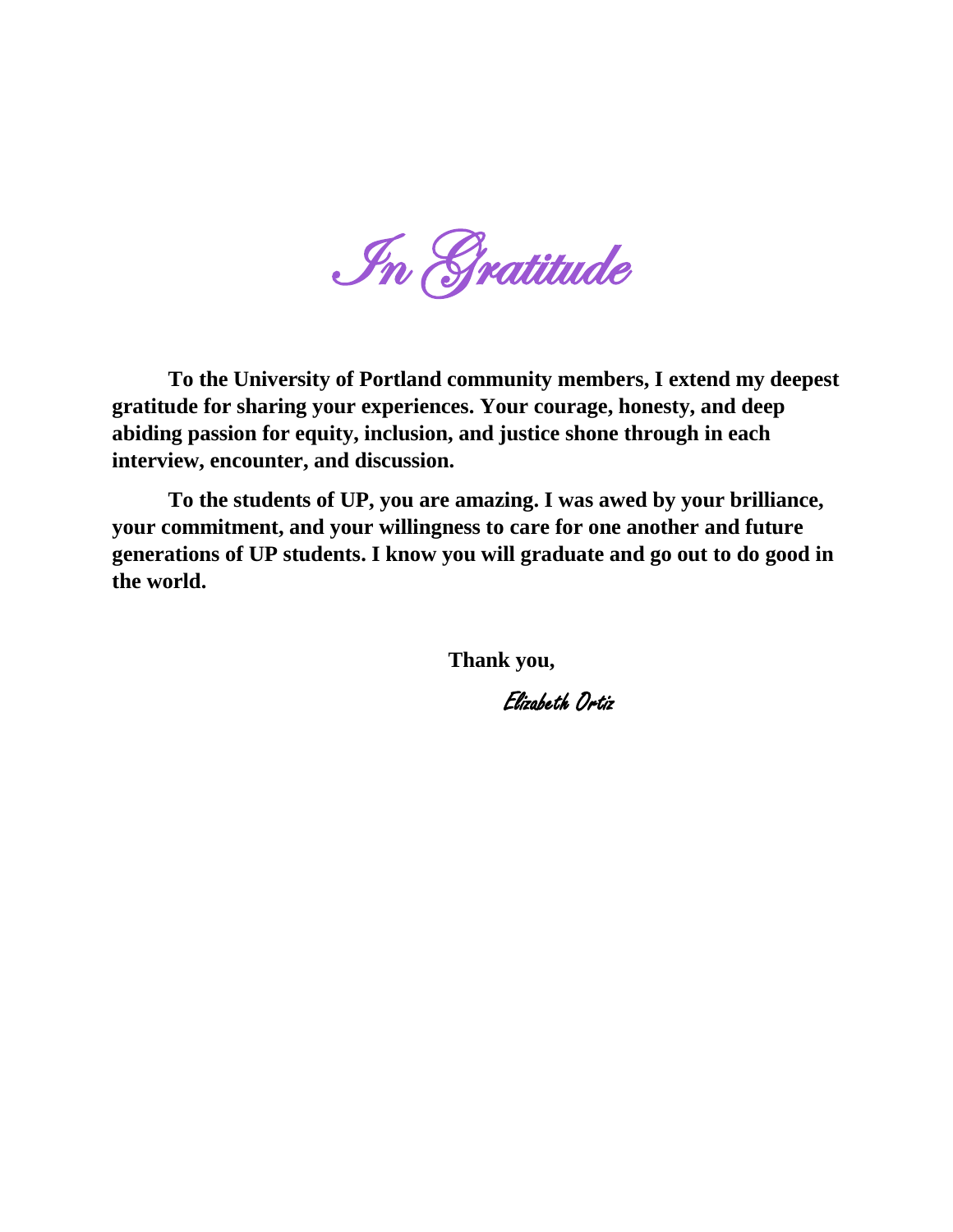#### **INTRODUCTION**

The Diversity, Equity, Inclusion, and Justice (DEIJ) report is respectfully submitted to Dr. Herbert Medina and Dr. Eduardo Contreras. The document highlights observations gathered from a three-day visit to the University of Portland (UP). The report includes UP strengths, emergent themes reported by the university community, and recommendations for DEIJ implementation. The expectation is that the report will be shared widely and broadly with the UP community.

#### **SCOPE OF ASSESSMENT**

This report details the observations and findings regarding diversity, equity, inclusion, and justice consultation with the University of Portland. The assessment took place from the 17th through the 19th of November. The visit included meetings with nearly 80 members of the UP community including students, faculty, staff, executive leadership, Holy Cross religious, and Regents. In addition, UP community sent surveys, articles, reports, and news articles regarding DEIJ efforts and climate at the University.

The consultation was not an investigatory process but an assessment of climate with suggested recommendations for implementation. The report honors the voices of UP students, faculty, staff, and leadership. The recommendations resulted from the many conversations and input gathered from the UP community as well as the twenty-three years of experience of the consultant. The document incorporates an Antiracist framework and DEIJ best practices. It is an expectation that the report will assist in DEIJ transformation to create a supportive environment for diverse students, staff, and faculty at UP, where all can thrive and succeed.

#### **BACKGROUND AND CONTEXT**

DEIJ work does not exist in a vacuum. It is rooted in a system created for the dominant culture that did not include women, BIPOC, persons with disabilities, or LGBTQIA+ communities. As higher education becomes more diverse, it must create systems of equity for all. Simply put, higher education must adapt to the students, faculty, and staff who come through its doors. Mental models of the academy must shift, transform, and adapt to truly become a diverse, welcoming environment that fosters a sense of belonging. The following section will discuss the national, local, and UP DEIJ context and how critical events shape the DEIJ climate.

#### *National Context*

The national context regarding racism is embedded in the history of the United States. It can be found in the legacy of slavery, colonization, and the taking by force of lands and peoples to create power and privilege for some while marginalizing many. In recent years, there has been an effort to erase this history. We can see it in the movement to attack Critical Race Theory, Affirmative Action, and efforts to disfranchise voters in many parts of the country.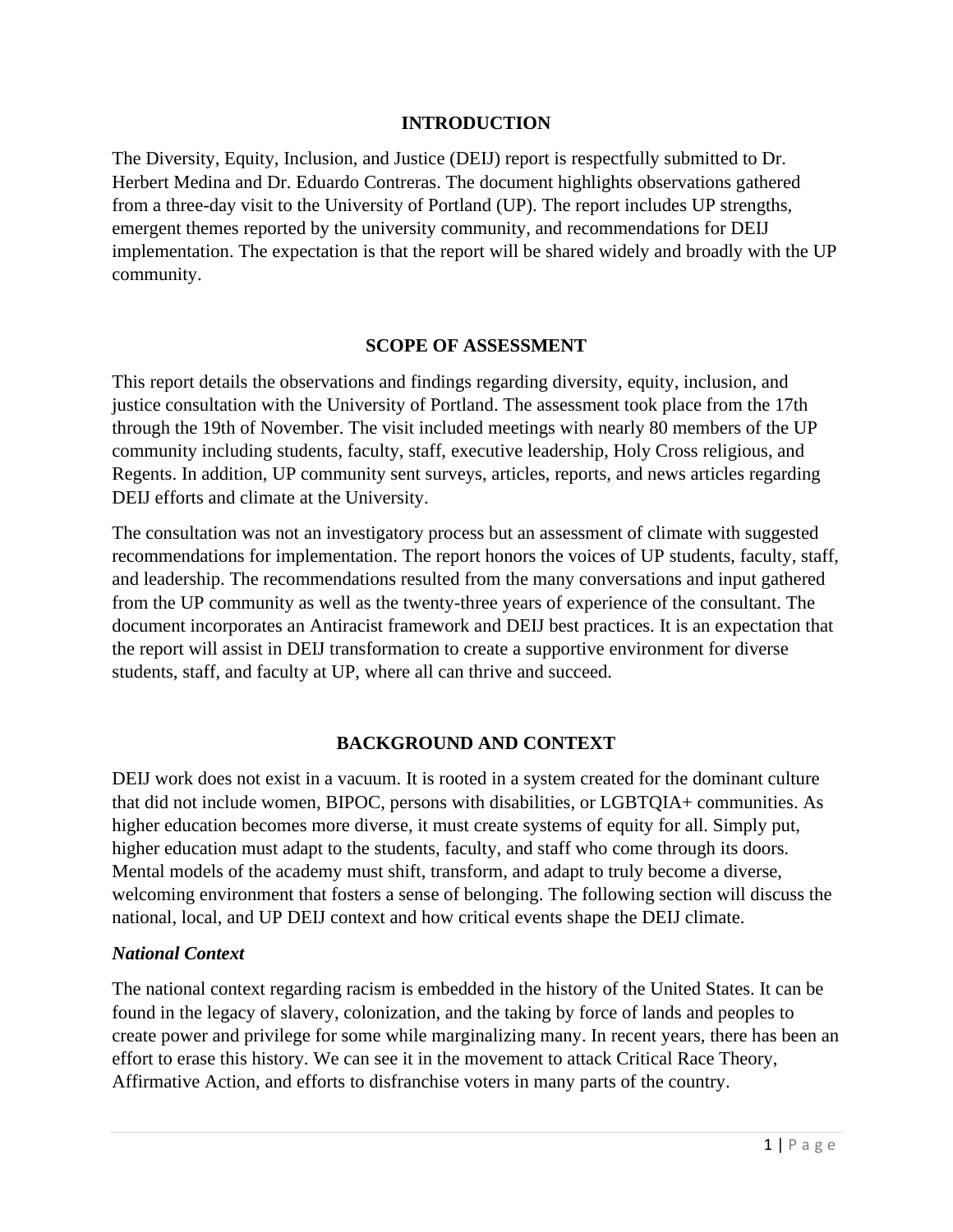In 2020, the country experienced twin pandemics: COVID-19 and the traumatic effects of racism. The pandemic affected BIPOC communities especially hard, and communities of color were dying at much greater rates. In this time of fear and uncertainty as scientists were searching for a vaccine, the murders of Breonna Taylor, Ahmaud Arbery, and on May 20, 2020, George Floyd occurred. Their violent deaths sparked a national reckoning on race, racism, and its oftenfatal consequences. Protests erupted across the county, statues were toppled, and vigils and marches filled the streets. These events also affected higher education, and students, faculty, and staff across the county from all institutional types demanded change, seizing the urgency of the moment and calling for the elimination of structural racism in the academy.

The call for change and equity is not new. The civil rights movement in the 1960s and 1970s gave rise to student activism that continues up to the present day. Not so long ago, in 2013 and throughout 2014 the #Black Lives Matter movement was founded by three activists after the deaths of several African Americans to include Tamir Rice, Michael Brown, Eric Garner and Sandra Bland.<sup>i</sup> In the fall of 2015, student protests at the University of Missouri became a catalyst for student protests at other universities and colleges.<sup>ii</sup> Students across the United States were holding protests, submitting lists of demands to college presidents, advocating for hiring more faculty and staff of color, increasing financial and academic support, ending police racial profiling, mandatory DEIJ training, and equitable campuses. These demands are once again being presented by students, faculty, and staff with a renewed sense of urgency and impatience.

# *City of Portland Context*

## *"The climate is reflective of the city we are in. Portland is a white city. It is known as liberal and inclusive of everybody, but it is not. Signs in the yard express solidarity, but people don't want to have the conversation. You bring something up, and you're seen as difficult, and they don't want to talk about it."* UP Staff

Unfortunately, Portland is not immune to the effects of racism. It is also part of Portland's past and present. The city has a history of racial and ethnic conflict despite its liberal leanings. In the 1800s, the city adopted exclusion laws to discourage the settlement of African Americans, and it was home to a large number of KKK members in the early 1920s.<sup>iii</sup> In 2017, a white man stabbed three men on a commuter train who came to the defense of two teenage girls, one wearing a hijab. Two of the men succumbed to their injuries. And in 2020, Portland demonstrators took to the streets protesting the murder of George Floyd and calling for racial justice. The protests and conflict spanned nearly 200 days.<sup>iv</sup>

The city's minoritized population is also underrepresented but overrepresented in police activity. "The city of Portland's population is less than 6% Black, but people of color were disproportionately stopped by the gun violence reduction team. An [analysis](https://assets.documentcloud.org/documents/7016734/PPB-Report-Patterns-in-the-Use-of-Force-7-2020.pdf) of police use of force published found that in 2019, officers were much more likely to use force against Black people — and particularly young Black men — than other groups despite overall trends towards less use of force. (Flaccus, Naishadhama.,2020)".v

The city of Portland also has seen a rise in the cost of living. Payscale.com ranks Portland's cost of living as 29% higher than the national average.<sup>vi</sup> Portland's cost of living index is 77.74 out of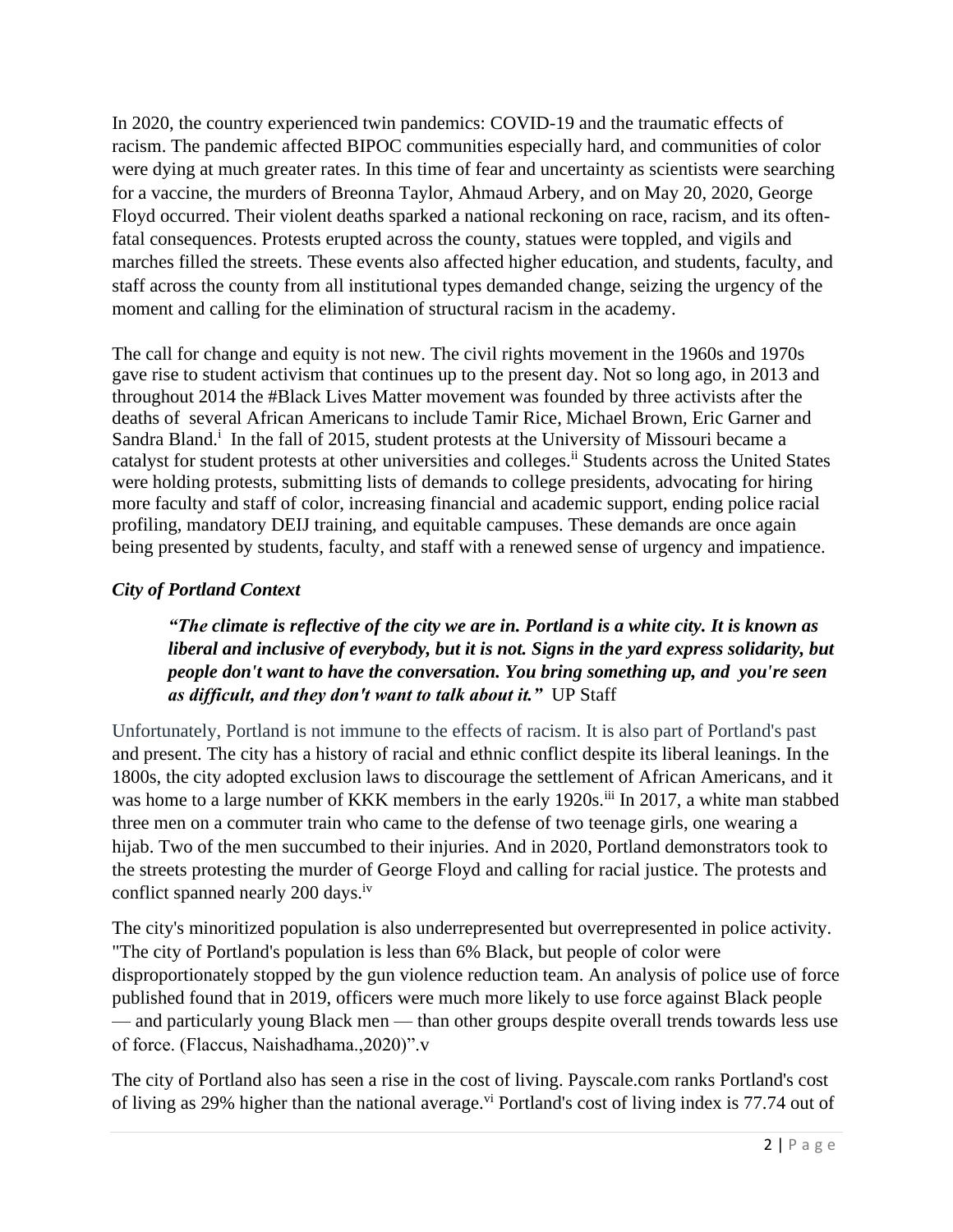100, with New York City being the highest. The cost-of-living index factors in the cost of consumer goods such as groceries, entertainment, transportation, and utilities.<sup>vii</sup> (Numbeo, 2021) This places an undue financial burden on many students, faculty, and staff living in the Portland area.

## *UP Context*

Spanning over 120 years, the University of Portland is a premier university in the Pacific Northwest. The University is guided by the Congregation of Holy Cross, and Religious still play an important role in the UP's operations and planning for its future. In 2021, there were 3,565 degree-seeking undergraduate students. UP's undergraduate (UG) population is diverse. Asian students account for 19% of UG enrollment, Latinx students are 15%, African American students are 2%, and 1% are Native Hawaiian or Pacific Islander. In addition, 9% of UG students identify as two or more races. The White student population is 49%, and undergraduate women are 62% of UP's student body (UP.edu/ir).<sup>viii</sup>

In recent years, there have been catalyzing incidents on campus that have led to mistrust and frustration. There was an Athletic banquet where a student vocalized misogynist jokes without interruption. Participants also detailed the open letter publicly shared by a former Vice President of Human Resources voicing her concerns about the UP environment. In the many meetings on campus, sentiments were expressed that university decisions were not transparent, leading to mistrust in university administration. Although not discussed in detail here, these incidents are painful and traumatizing for many.

In addition, despite the diversity in the student body, BIPOC and LGBTQIA+ students interviewed reported an unsupportive environment at UP. Several incidents were cited to include microaggressions in the classroom, lack of faculty and staff diversity, a vacuum of BIPOC and LGBTQIA+ narratives in the curriculum, and the lack of identity spaces where students can feel safe and accepted. Faculty and staff of color and female faculty discussed the difficulties they experienced working at the University. Women on the staff and in the faculty spoke of a glass ceiling and the inability to ascend the career ladder. BIPOC and LGBTQ+ faculty spoke of trauma and working twice as hard and still being made to feel less competent than their peers. Staff spoke of similar conditions and also discussed the fatigue they were experiencing due to the pandemic.

The perspectives and observations of the many conversations over a three-day period are the backdrops for the themes that will be explored in the next section of the report, as well as the recommendations that follow. Issues are broken down into themes for consideration and reflection.

#### **OBSERVATIONS**

#### *"Students are the strength of the University. They are resilient."* UP Student

#### *University Strengths*

Many stakeholders expressed that **students** are a strength of UP. Diverse student groups are very active in taking care of each other, building systems of support, and ensuring a better future and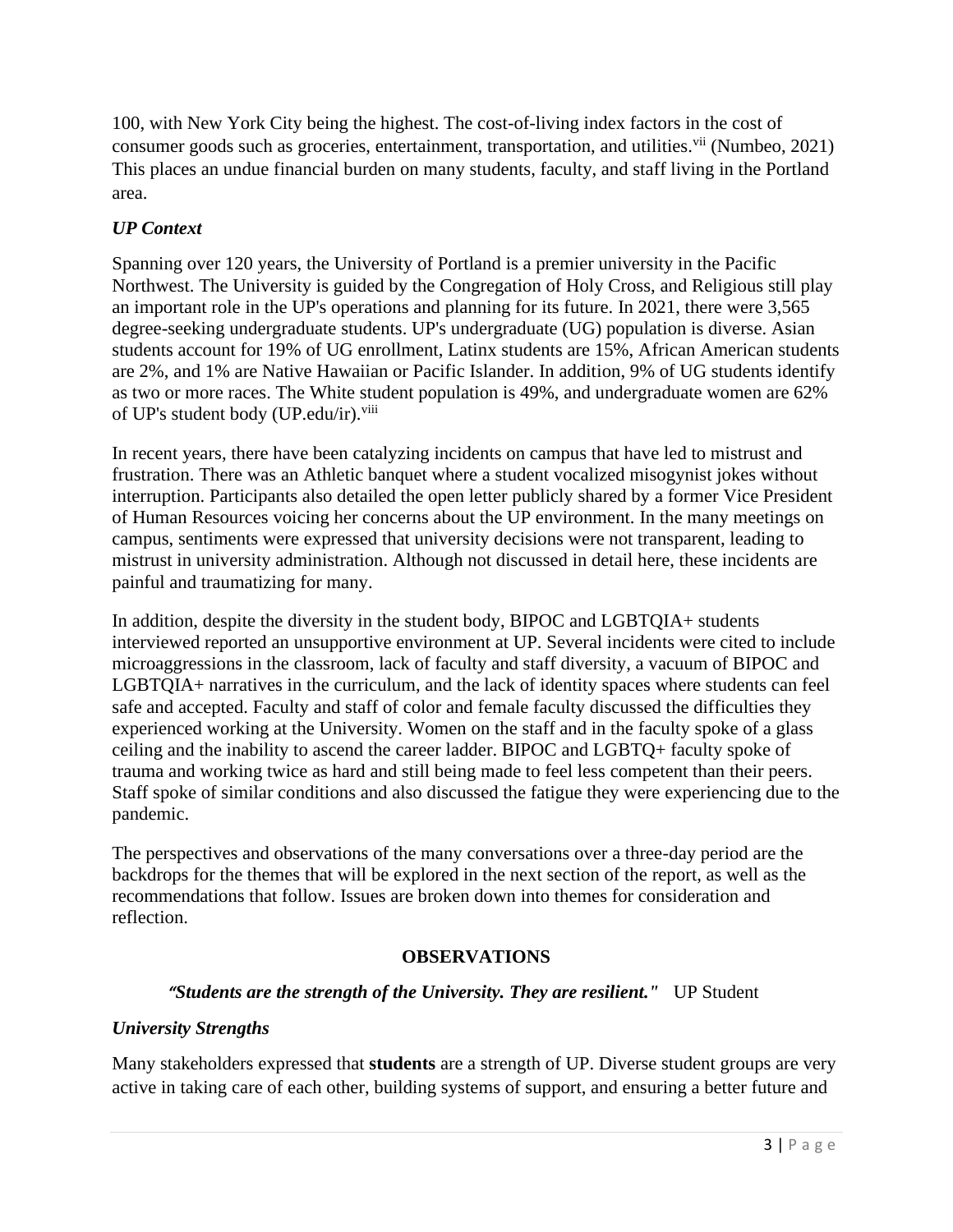experience for current and prospective students. Students feel a deep sense of obligation to advance DEIJ work and contribute in various ways toward creating inclusive communities. These countless hours include developing programming, working on policy issues, providing supportive environments for their fellow students, and forming university clubs and groups to advance the DEIJ work.

In addition, UP has many **caring faculty and staff** committed to the students' UP experience and students' well-being. Students also spoke of several faculty and staff who have invested in their success and who support them in their studies, diversity concerns, and DEIJ work. It was also noted that campus members were encouraged by UP's recent action toward DEIJ change. It was a perception that by hiring a consultant to assess campus climate, the University was taking a serious look at DEIJ and what must be done to create a more inclusive UP.

It was also noted that **University leadership** had experienced significant changes in the last few years, making it more diverse and more cognizant of and focused on DEIJ. Current university leadership has shown its commitment to DEIJ in several ways, including the creation and adoption of hiring directives that focus on hiring for diversity, funding support for external speakers whose work focuses on DEIJ, the elevation of the position of chief diversity officer from assistant provost to associate provost, and the consolidation of DEIJ work under one office to strengthen and amplify the effect of that work. University leadership expressed its commitment to DEIJ work during my meetings with them. As one participant stated, *"UP is building momentum in DEI with hiring, dialogues, and DEIJ is a topic talked about at the university."*

Lastly, the **Congregation of Holy Cross Mission** was seen as a strength and that the charisms can contribute to UP's DEIJ work and efforts. Staff and faculty come to UP for its mission and are deeply invested in the University's success.

# *DEIJ Infrastructure*

*"The OIEDI staff are awesome, but they don't have power or resources. OIEDI has a small fish budget. OIEDI is a new initiative that includes DEI work, but with no funding, staff, and people who are compensated for their time."* UP staff

A common theme among those interviewed is that UP lacked the DEIJ infrastructure, resources, and dedicated staff to operate an effective DEIJ initiative. This sentiment was born out in the faculty data that was provided. <sup>ix</sup> Building institutional capacity and creating a sustainable DEIJ initiative built on an antiracism framework should be applied in the evaluation of existing services, structures, resources, and policies. "This examination must include every aspect of the academic enterprise to measure progress and establish metrics of success and accountability mechanisms... (NADOHE, 2022)." x

# *Themes: University Voices*

1. Climate and Microaggressions in the Classroom and Workplace *"LGBTQIA issues are really bad. Very anti-LGBTQIA. LGBTQIA community made to feel they don't belong. Made to feel sinful, and they have the most mental health crisis and are so very alone."* UP Faculty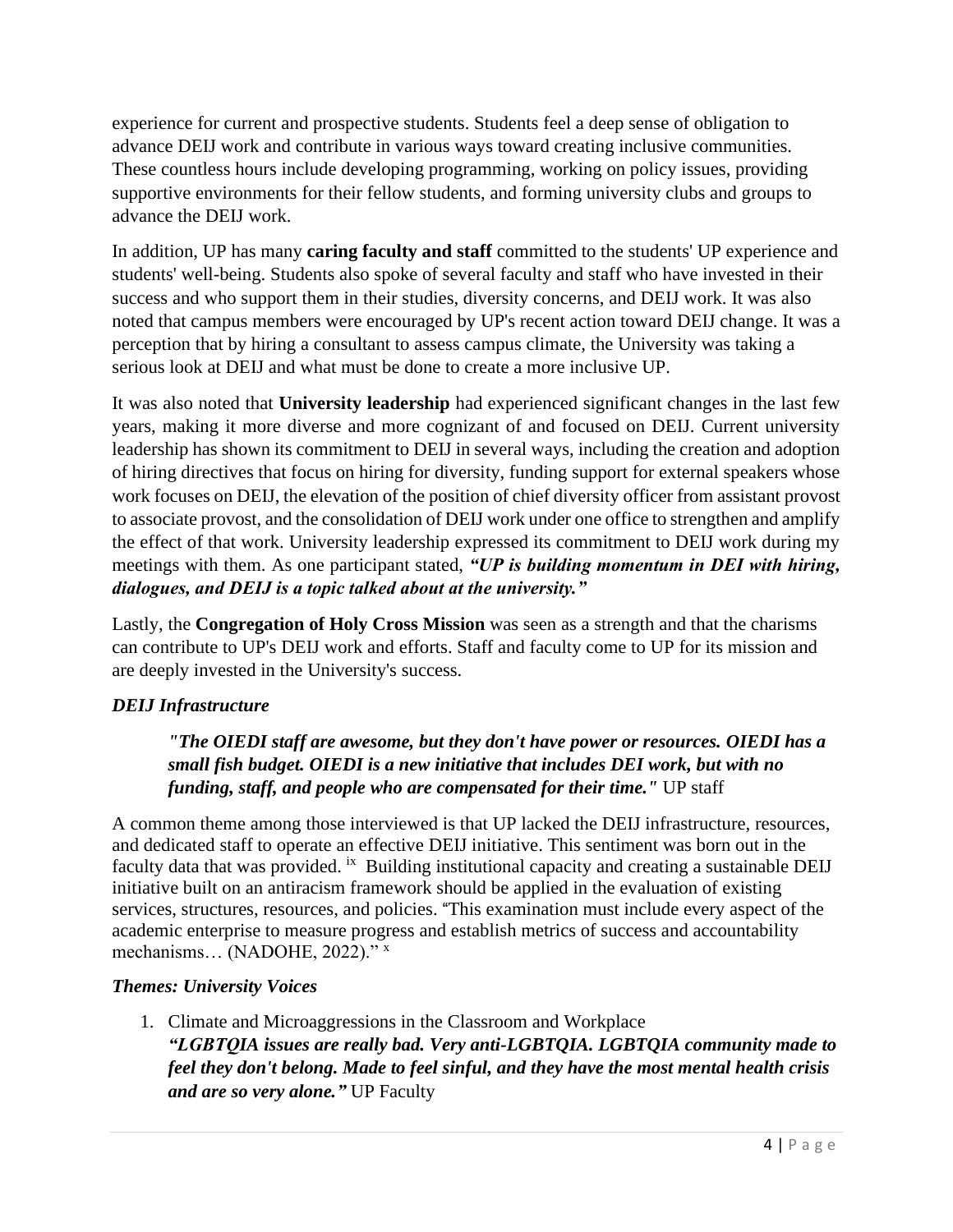## *"When you speak out, you are microaggressed. You are told you are disruptive and a troublemaker. I can't do this anymore. I am going."* UP Faculty

Community members discussed several incidents of microaggressions. Students gave numerous examples of microaggressions in the classroom, in support offices, the residential halls, and by their faculty and peers. Microaggressions were also experienced by faculty. Faculty discussed how departmental policies and the gaslighting they experienced by their peers led to a very chilling climate for faculty of color. The chilly climate is exacerbated by the lack of critical mass of underrepresented groups. The limited number of faculty of color is very isolating for students, and BIPOC and LGBTQIA+ students and faculty work in majority-white cisgender departments, with a predominately Eurocentric curriculum and hegemonic expectations of assimilation. Students, faculty, and staff expressed that the lack of BIPOC and LGBTQIA+ faculty and staff hurt students and diverse faculty and staff. Lack of representation leads to a lack of role models for students and an absence of community for faculty and staff. As one student mentioned, *"I have been here four years, and I never had a black professor. I walk into the classroom, and the professor doesn't look like me. This puts us behind everyone else."* 

In addition, the participants expressed a lack of support, funding, and safe spaces on campus for the LGBTQIA+ community, stating that UP is a Catholic institution with no LGBTQIA+ infrastructures. The support offices have long wait times and few resources to address students in crisis. A UP Climate Survey conducted in 2019 noted that "Forty percent of respondents who identify as LGBTQIA+ indicate that they are very or generally dissatisfied with the extent to which they feel all community members experience a sense of belonging or community at UP." xi

2. Mental Health, Burnout, and Support for Persons with Disabilities *"Students are experiencing a sense of harm. They tell me, "I don't want to come back. I feel harmed. Club leaders are exploited, and they leave because of burnout with empty promises. Nothing changes, and it feels like lip service."* UP Student

*"I am exhausted from the work, but the moment I stop, I feel guilty. It is really messed up. I came here to get a college degree. So messed up. It is not sustainable. Ten of us asked to be on a committee. They don't want my feedback and don't care what I have to say."* UP Student

*"Student with disabilities and women of color are on the lowest rung of the ladder for support."* UP Student

Students, faculty, and staff described suffering from mental health issues due to microaggressions, isolation, feeling othered, and unequal treatment. Many discussed the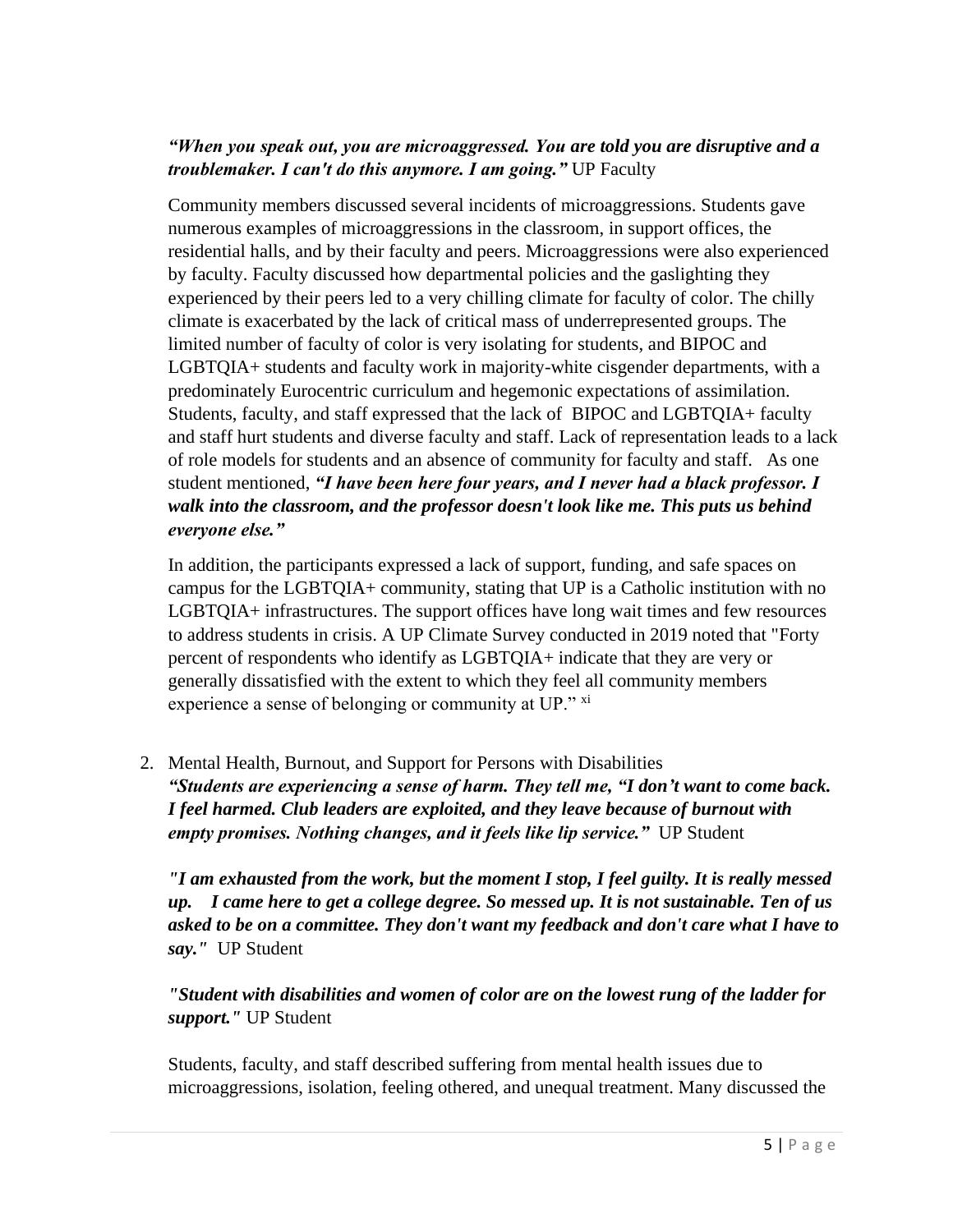pain and trauma associated with attending or working at UP. This trauma is often coupled with the burnout that occurs with implementing unrecognized DEIJ work while also trying to succeed at UP. Participants discussed the burden that comes from working twice as hard to prove their worth and competency while dealing with daily microaggressions and an unsupportive university environment.

Students also mentioned the lack of crisis counseling and that many students, when in crisis, do not have the support needed. It was also noted that more should be done to support students with disabilities. As one student noted, *"We do not have health care here, and we need a doctor's note for an accommodation. To see a doctor, there is a two-week waiting period. There is not enough funding for accommodations, and it is only a two-person department.* 

## *3.* DEI Training

*"There is a 20-minute DEIJ training module, and it is the most useless and most triggering thing, but they put a hold on your records if you don't take it.*" UP Student

*"We need to have a conversation about the interview process. There are questions that you should not ask. Learn what you should do but what you shouldn't do. No training on this."* UP Staff

*"No structure for DEI training. Implicit bias training is all very optional and not mandatory and not a requirement."* UP Staff

# *"When we don't have adequate training, EDI training falls on students. We do not have the capacity to fill the need."* UP Staff

An overarching concern of faculty, staff, administration, and students was the lack of DEI cultural competencies. They expressed the need for all sectors to receive training to mitigate implicit bias in selection processes and microaggressions in the classroom and workplace. Consistent and mandatory training on implicit bias in hiring and evaluative processes was discussed. Although more efforts around recruitment and search procedures have begun, there was a consensus that more training needed to be done to prepare search committees to recruit a diverse faculty and staff.

#### 4. Budget Process

## *"Where is the money? The upper administration does not disclose. Budget transparency is difficult to navigate."* UP Student

Various participants noted that DEIJ is not adequately funded and given sufficient resources or staff. The lack of resources led individuals to wonder if UP values DEIJ as investments in structure, training, or staff dedicated to DEIJ is not visible or apparent.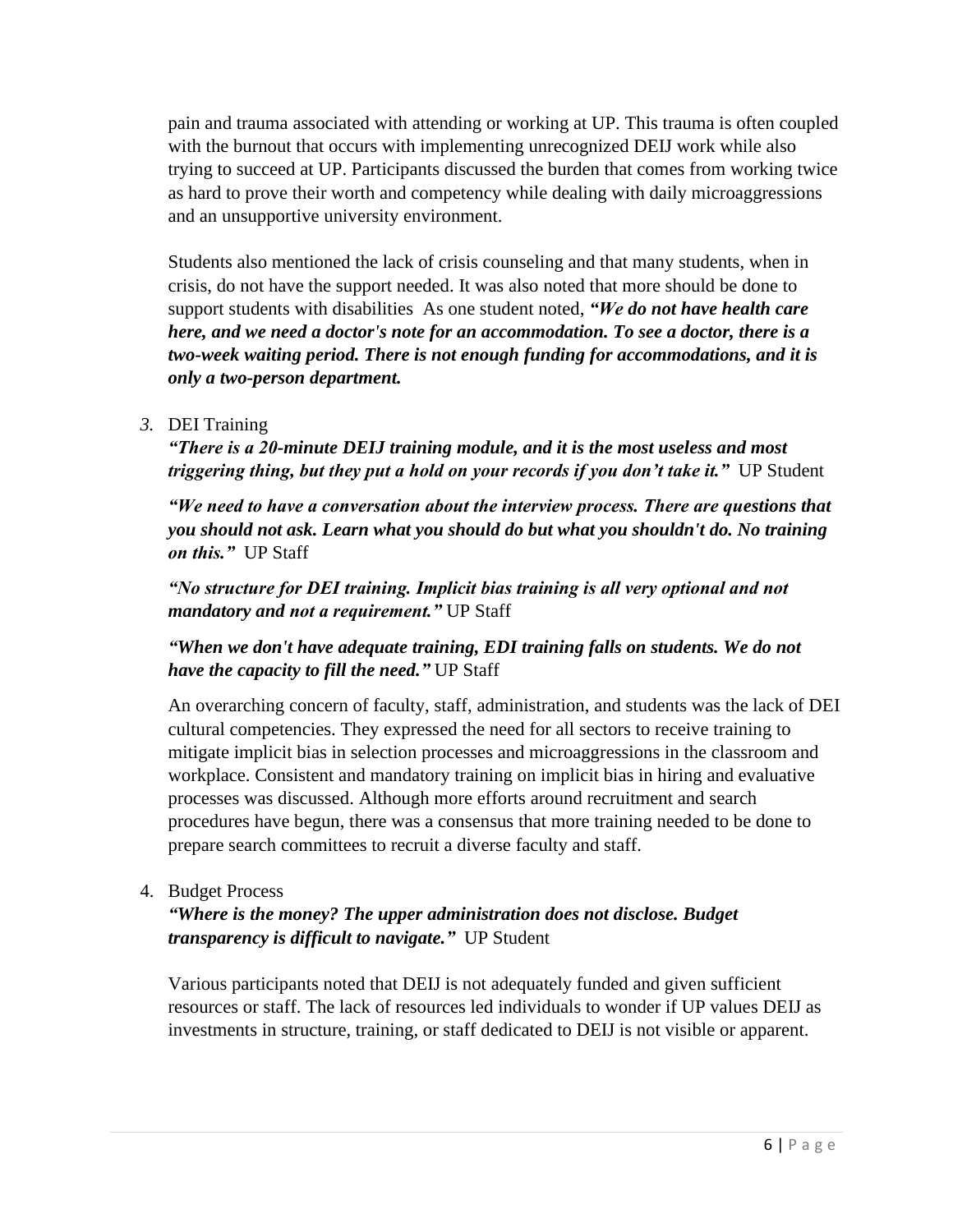5. Faculty and Staff Benefits and Compensation

*"Compensation is a big issue. Inequity in how much faculty make in terms of tenure track and adjunct."* UP Faculty

*"Portland cost of living is high, and our salaries are not competitive."* UP Faculty

*"We need more transparency and input on an inequitable system."* UP Faculty

# *"The cost of living in Portland is high. Our 401K matters, and they furloughed us."* UP Staff

Faculty and staff discussed the issue of compensation not keeping up or adequate to afford the cost of living in the Portland area. The non-competitive compensation package leads to difficulty in the recruitment and retention of diverse faculty and staff. Staff and faculty spoke of not being able to afford a home and the burden of maintaining a family budget, wondering how UP employees could afford to stay at UP. In addition, it was noted that salaries are also not part of the application process and are not listed in job descriptions. Applicants must go through the hiring and offer process before realizing they can't afford to take a job UP. This is especially troubling for staff positions and places an undue burden on applicants who invested time and money traveling to campus and interviewing for jobs that will not provide for their basic needs.

6. University Messaging, Communication, and Marketing *"How we are communicating across campus is broken. There is mistrust in messages. We have to hunt for info and events. Not a consistent way to get information, perpetuating a hostile environment."* UP Student

*"There is a lack of transparency in hiring, firing, promotion, budget. There is a black box where info goes in and gets stuck and disappears."* UP Staff

"*I have refused to do things. They ask me to make videos, and I say no. I can't be in a video; that is exactly what I felt like. They front a diverse campus and take photos for brochures but are not diverse. I refused to be in marketing."* UP Student

Many participants in the review process discussed that the administration was not transparent in its decision-making processes. Participants described a block box where information and decisions go in, but no one understands what happens to the information received. There was mistrust in how decisions were being made at the University. This mistrust applied to policies and procedures and everyday business transactions such as new hires, budgeting, and DEIJ progress. Some expressed that the DEIJ that is visible was just for optics and brochures but did not convey a deep commitment to equity. Students explained that UP recruitment brochures show smiling diverse faces on university material but that it was a false promise when students arrived at UP.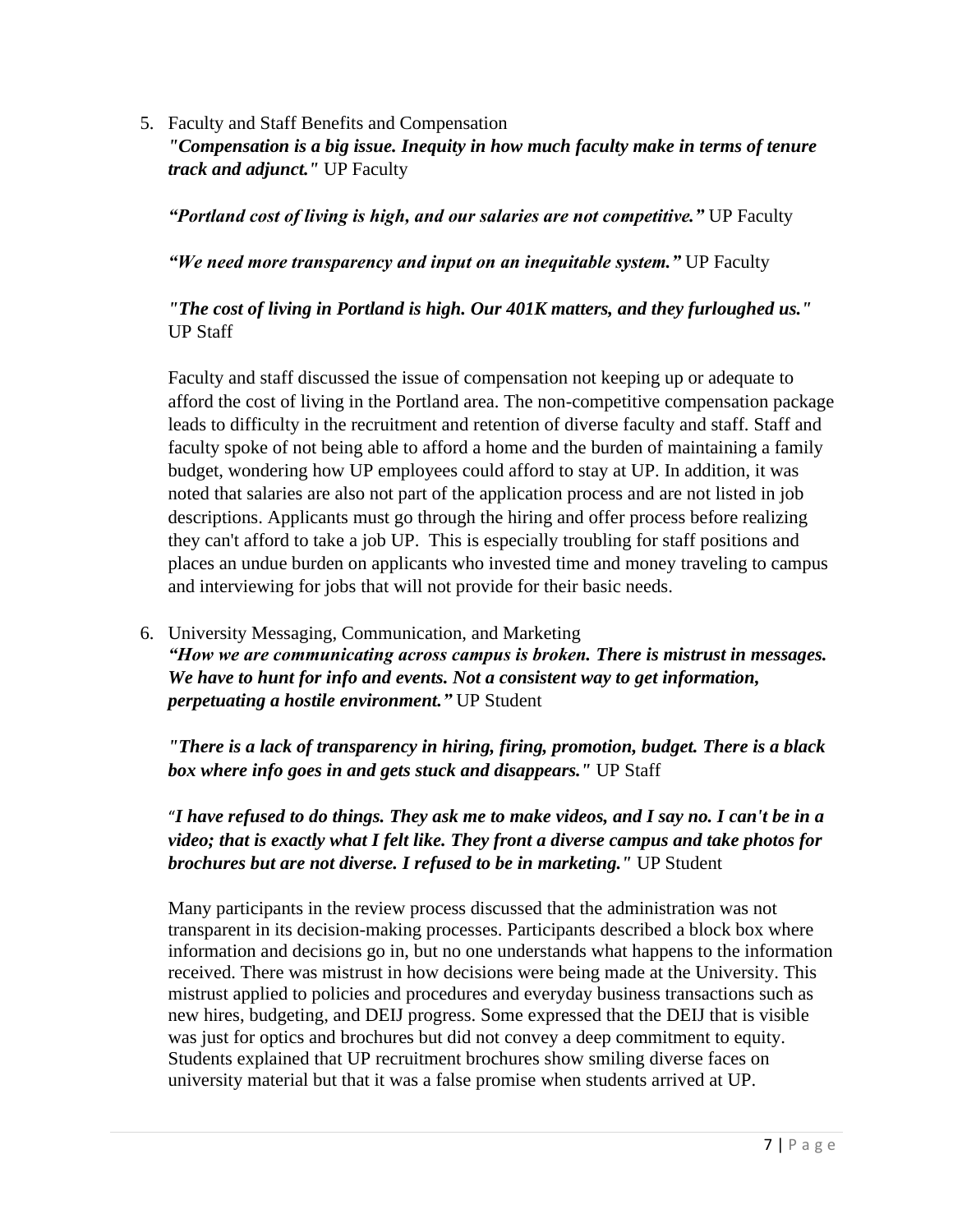7. Bias Reporting System

**"There is a non-existent bias reporting system, and if you do report it, nothing happens."** UP student

**"There are better ways of reporting discrimination. There are repeat offenders, and they get away with it. There is no trust, no accountability, no punishment, and no follow-up."** UP student

Participants interviewed cited a lack of university procedures regarding bias and discrimination reporting. They described repeat offenders and experiencing inappropriate behaviors. Participants explained that when an incident is reported, it appears as if there was no follow-up, and it is perceived that nothing was done. The lack of a transparent process led to feelings of mistrust and a belief that there is no accountability for those who violate university policies or engage in bias, discriminatory behaviors, or bullying.

# **RECOMMENDATIONS**

The recommendations listed here are intended to address the concerns as detailed by members of the UP community who participated in this three-day review. The list is not exhaustive, and there is always more an organization can do to become a diverse equitable campus where all thrive and succeed. DEIJ efforts should align with the University's mission and strategic plan and reflect the charisms of the Congregation of Holy Cross. In addition, a DEIJ audit should be conducted to set a baseline of current DEIJ programs and initiatives throughout the University.

- 1. Implement a university budget process viewed through an equity lens and invest in DEIJ where needed. This budget process should include funding DEIJ efforts at UP and appointing a Director to facilitate DEIJ programs and initiatives. As part of this process, conduct a DEIJ audit of current programs and allotted budget.
- 2. Implement DEIJ training and ongoing professional development for students, faculty, staff, and administrators to increase cultural competencies. Look to best practices and training modules across the country for possible replication.
- 3. Continue to strengthen faculty and staff hiring procedures to include consistent hiring processes, resource materials, and implicit bias training for search committees.
- 4. Implement a bias response/anti-discrimination policy and process to include an online and hotline reporting system. This process should be visible to those seeking assistance and adequately funded and supported.
- 5. Create and invest in student support programs to increase student retention and a sense of belonging. These support programs should include investment in crisis counseling and persons with disabilities accommodations. Students mentioned identity centers and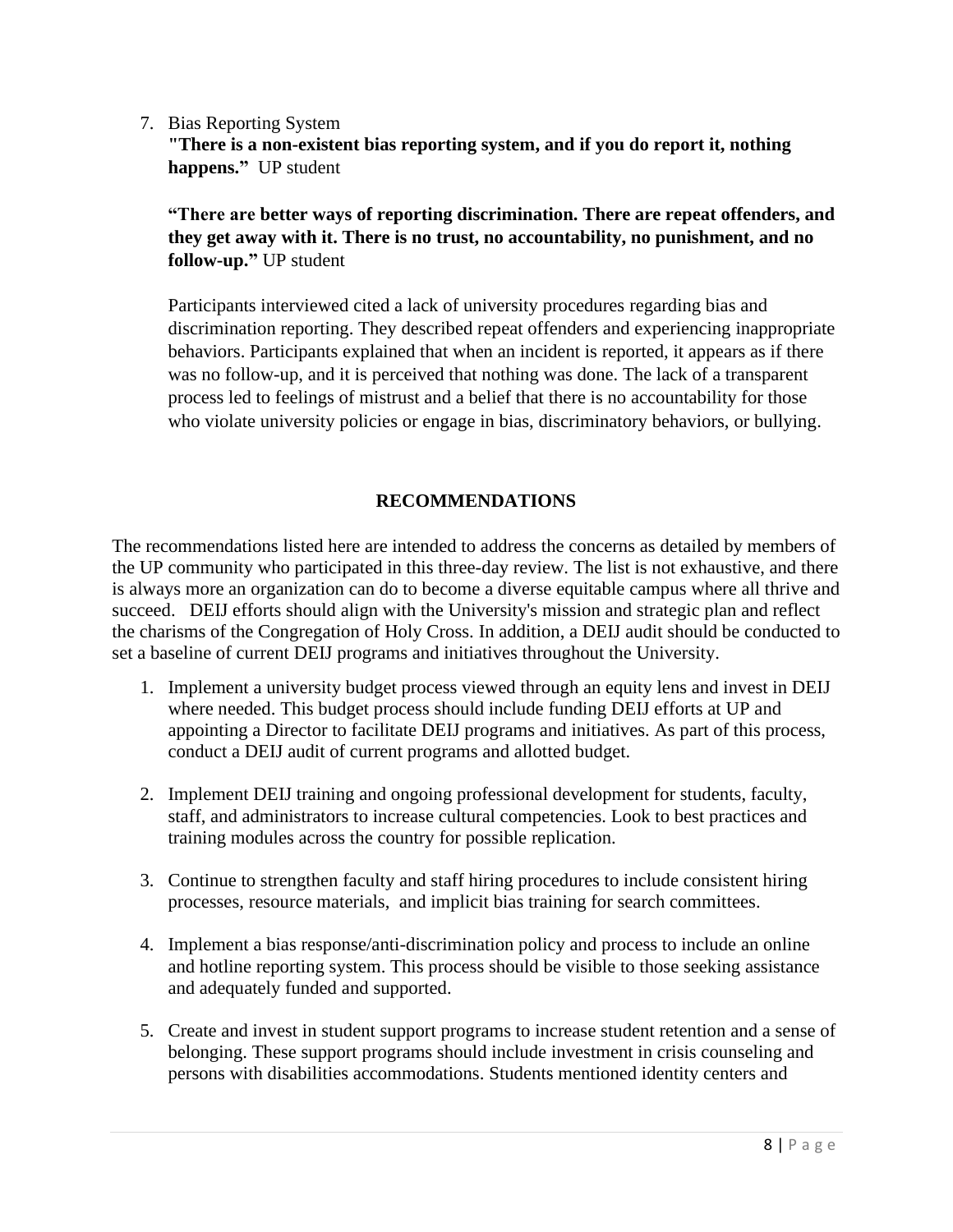spaces to meet. They also discussed the need for additional support and funding for student groups conducting DEIJ work.

- 6. Create and invest in faculty and staff development, mentoring, and support to minimize BIPOC and LGBTQIA+ faculty and staff feelings of isolation and burnout.
- 7. Conduct a salary equity analysis to ensure and offer competitive faculty and staff salaries. Include compensation for DEIJ service and additional, often unacknowledged, labor.
- 8. Embed DEIJ specifically in the next strategic plan and request each unit to submit a DEIJ implementation plan.
- 9. Provide yearly reports on DEIJ progress with stated metrics and measurements.
- 10. Clarify and strengthen the connection between the Congregation of Holy Cross mission and DEIJ work. DEI professionals should work with the Standing Committee on Catholic Mission DEIJ issues, sense of belonging, and mental health for all members of the Holy Cross family.

#### **CONCLUSION**

The charge of this report was to assess the current DEIJ climate and structure at the University of Portland, report on significant findings, and make recommendations for improvement. The assessment was conducted over a three-day campus visit. Several meetings were held with various community members. In addition, staff, faculty, and students sent reports, news articles, and survey data for review and incorporation.

UP has a history of academic excellence guided by the Congregation of Holy Cross. The University has grown and has achieved many milestones, including increasing the diversity of the student body and, more recently, increasing the diversity of senior leadership. Participants noted the strength of the University to be its mission, its students, and its people. Participants in this process also expressed their care and concern for their peers and the institution's future. They linked the DEI work at the University to their personal commitment to ensure a better experience for current and future students. I thank everyone who participated in this process for their generosity, openness, and trust as we spent three days together exploring what must be done to improve the experience of all UP community members.

The UP leadership requested this assessment to improve DEIJ at the University. Many issues were uncovered as a result of this assessment. The University of Portland is not alone in its efforts and challenges of making a more equitable and diverse university. The higher education community is also grappling with campus climate, ways to diversify the faculty, and creating a sense of belonging for all during this time of racial reckoning, recovery, and healing. In these uncertain times of change, one must hold fast to the call of creating justice and opportunity. UP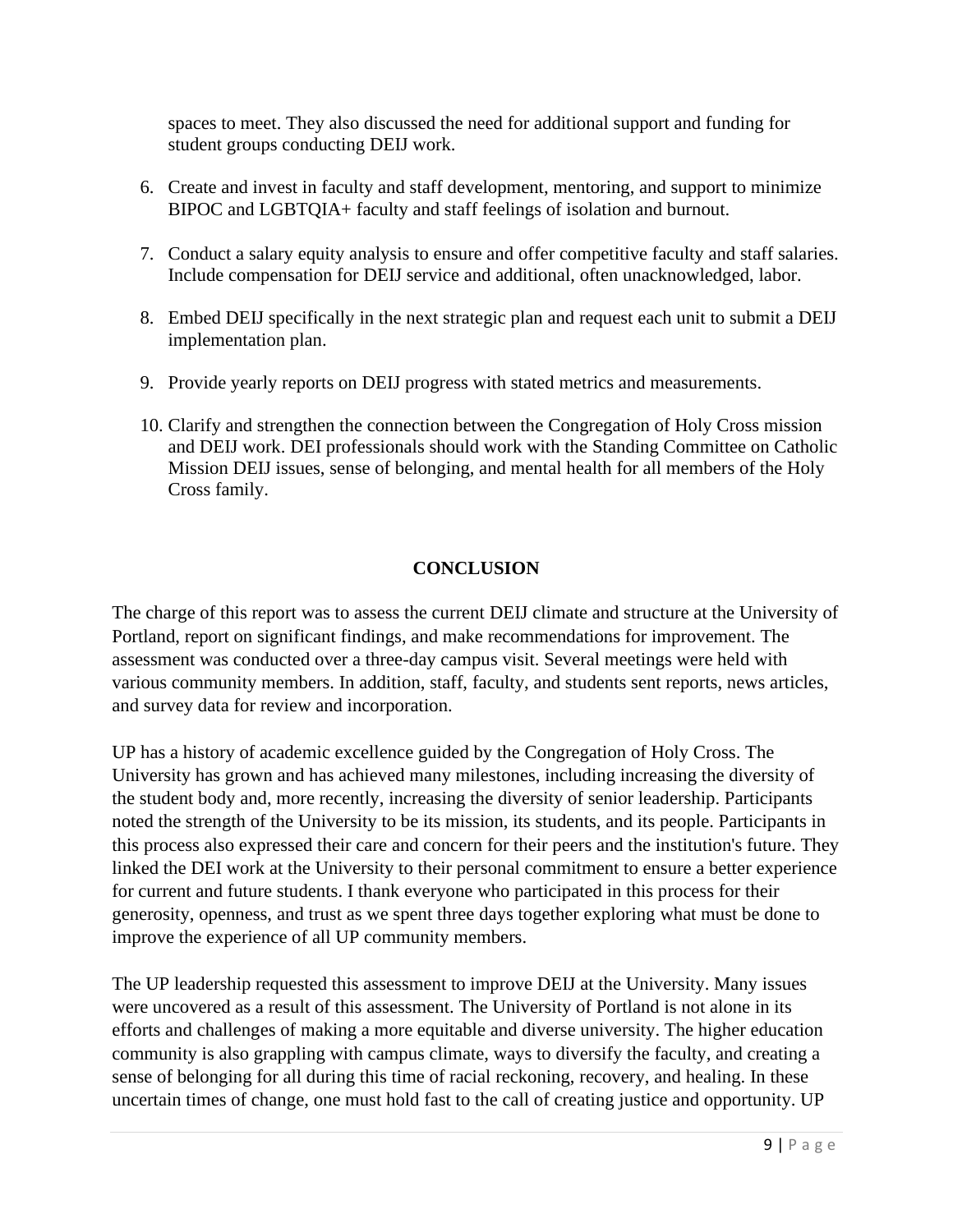has an opportunity to enhance its DEIJ efforts, live its mission, embrace change, and transform the institution where all feel welcomed and supported.

Training, building in metrics of accountability, and adequately resourcing and investing in DEIJ are priorities for UP moving forward. Attention to DEIJ structure is also required to include a DEIJ audit of the current policies and programs. A proactive framework to complete DEIJ objectives and priorities is essential. There is an opportunity with the strategic planning process to ensure DEIJ is embedded throughout the plan for UP's future.

Finally, DEIJ communication and keeping the campus informed of progress, successes, and University decisions are needed to gain trust. Courageous dialogue is needed and required to heal past harm of minoritized communities and strengthen DEIJ efforts. Giving voice to the narratives of those who have been excluded and reconciliation is an essential component of DEIJ transformation.

This report is respectfully submitted for your review and consideration.

<sup>i</sup> Herstory - [Black Lives Matter.](https://blacklivesmatter.com/herstory/) https://blacklivesmatter.com/herstory/

ii Hartocollis, A. (2017). Long After Protests, Students Shun the University of Missouri. New York Times: https://www.nytimes.com/2017/07/09/us/university-of-missouri-enrollmentprotests-fallout.html?smid=em-share.

iii Strochlic, N. (2021) [Oregon once legally banned Black people. Has the state reconciled its](https://www.nationalgeographic.com/history/article/oregon-once-legally-barred-black-people-has-the-state-reconciled-its-racist-past)  [racist past? \(nationalgeographic.com\)](https://www.nationalgeographic.com/history/article/oregon-once-legally-barred-black-people-has-the-state-reconciled-its-racist-past) History and Culture: Race in America, National Geographic.

<sup>iv</sup> Where Portland, Oregon, Stands A Year After Being A Protest Hotspot, July 11, 2021, NPR [Weekend](https://www.npr.org/programs/weekend-edition-sunday/2021/07/11/1014815129/weekend-edition-sunday-for-july-11-2021) Edition Sunday [JONATHAN](https://www.npr.org/templates/story/story.php?storyId=907371277) LEVINSON

<sup>v</sup> Black people in Portland struggle to be heard amid protests. AP August 9, 2020

vi [Cost of Living in Portland, OR | PayScale](https://www.payscale.com/cost-of-living-calculator/Oregon-Portland)

vii [Cost of Living in Portland, Oregon. Feb 2022. Prices in Portland \(numbeo.com\)](https://www.numbeo.com/cost-of-living/in/Portland)

viii UP.edu/ir

<sup>ix</sup> Diversity Campus Climate Survey Executive Summary (v.2): Montana Hisel-Cochran, Elizabeth Lee, Salvador Orara, Tyler Wagner (2020).

<sup>x</sup>A framework for Advancing Anti-Racism Strategy on Campus. (2022) National Association of Diversity Officers in Higher Education (NADOHE) p9.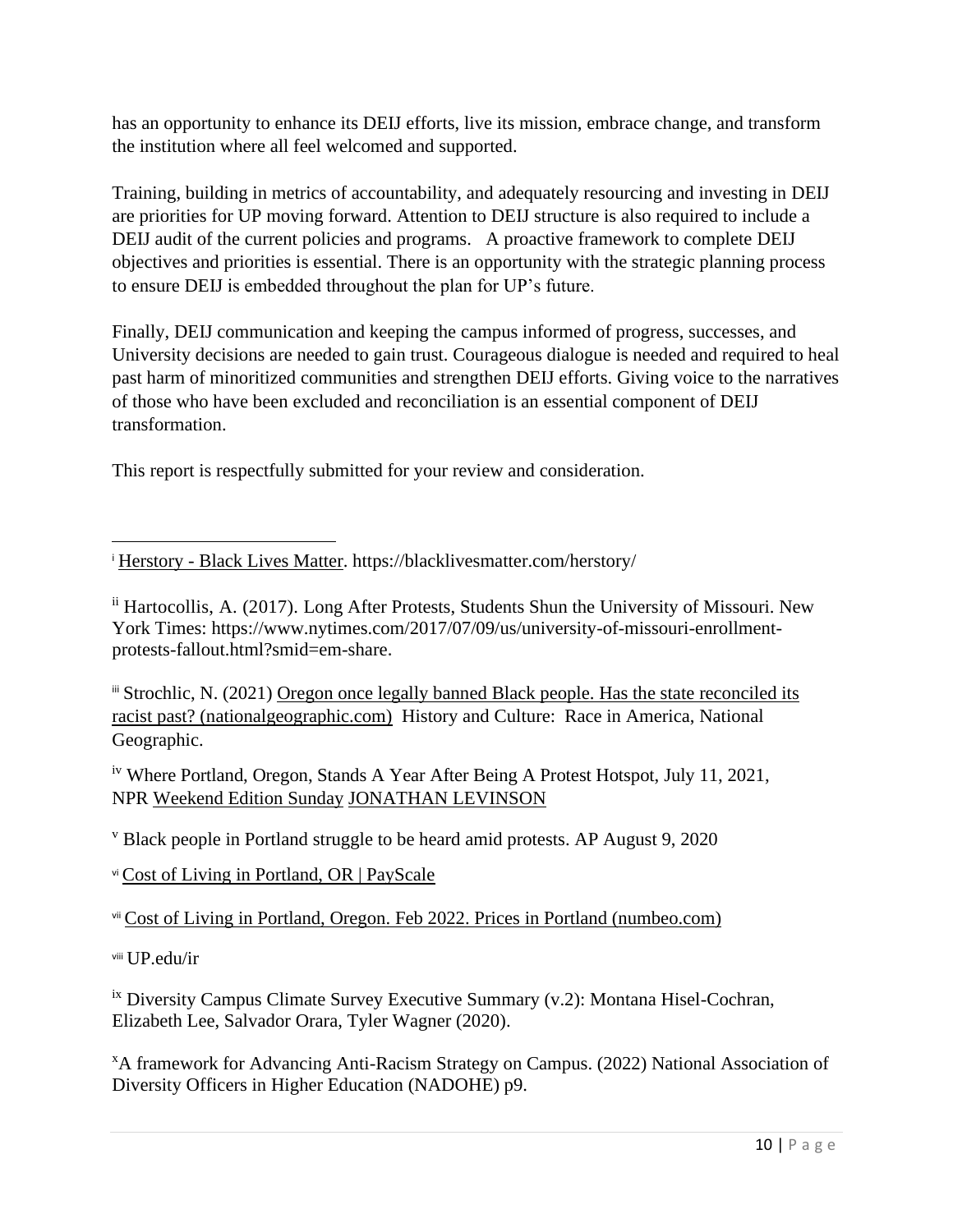# **APPENDIX 1**

## **DEFINITION OF TERMS**

- 1. **Antiracism:** A powerful collection of antiracist policies that lead to racial equity and are substantiated by antiracist ideas.
- 2. **BIPOC**: Black, Indigenous, and People of Color.
- 3. **LGBTQIA+**: Lesbian, Gay, Bisexual, Transgender, Queer/Questioning, Intersex, and asexual or allies.
- 4. **Inclusion:** Inclusion authentically brings traditionally excluded individuals and/or groups into processes, activities, and decision/policy making.
- 5. **Institutional Racism**: A term that refers specifically to the ways in which institutional policies and practices create different outcomes for different racial groups. The institutional policies may never mention any racial group, but their effect is to create advantages for whites and oppression and disadvantage for people from groups classified as non-white.
- 6. **Predominantly White Institution (PWI)**: A term used to describe institutions of higher learning in which Caucasians account for 50% or greater of the student enrollment.
- 7. **Racial equity** is the condition that would be achieved if one's racial identity no longer predicted, in a statistical sense, how one fares. When we use the term, we are thinking about racial equity as one part of racial justice, and thus, we also include work to address root causes of inequities, not just their manifestation. This includes the elimination of policies, practices, attitudes, and cultural messages that reinforce differential outcomes by race or fail to eliminate them.
- 8. **Racial Disparities**: Differences in measurable societal outcomes based on race. These disparities are rooted in unfairness and injustice and are perpetuated by policies and practices with racial bias (either implicit or explicit).
- 9. **Racial discrimination** is an immediate and visible manifestation of an underlying racial policy.
- 10. **Racism**: A complex system of beliefs and behaviors grounded in a presumed superiority of the white race. These beliefs and behaviors are conscious and unconscious, personal and institutional, and result in the oppression of people of color and benefit the dominant group, whites.
- 11. **Structural Racism:** The history and current reality of institutional racism across all institutions. This combines to create a system that negatively impacts communities of color.
- 12. **Systematic Racism**: The policies and practices entrenched in established institutions, which result in the exclusion or promotion of designated groups. It differs from overt discrimination in that no individual intent is necessary.
- 13. **White privilege:** Privileges that are the relative advantages racism affords to people identified as white, whether white people recognize them or deny them.

#### Sources:

- 1. Kendi, Ibram X. (2019) How to be an Antiracist. New York, NY: One World/Ballentine.
- 2. Racial Equity Resource Guide Glossary http://www.racialequityresourceguide.org/about/glossary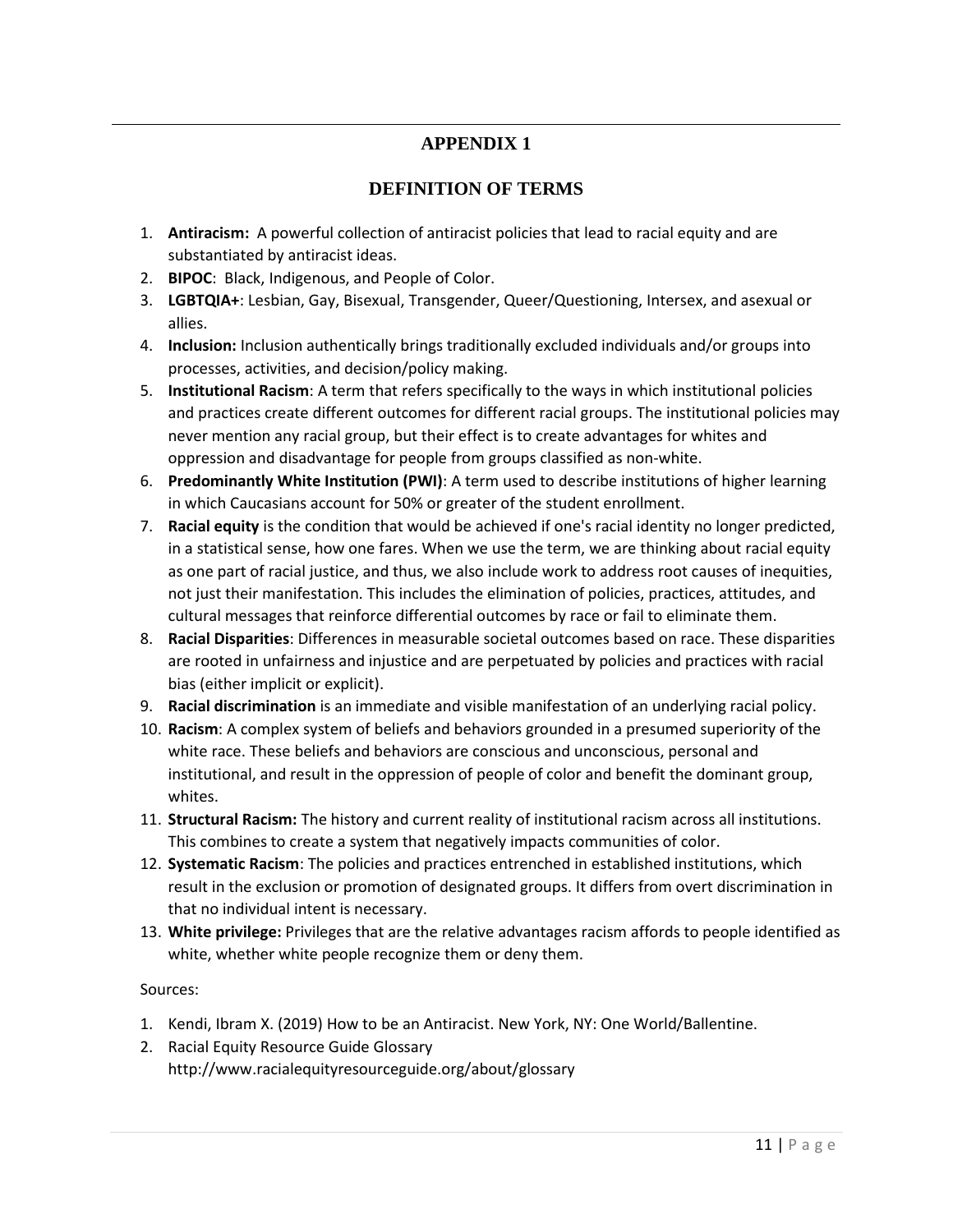#### **APPENDIX II**

#### **Questions University of Portland: Campus DEI Assessment**

- **1. Tell me about your role and how you engage DEI?**
- **2. Do you feel that the University is committed to DEI?**
- **3. Is DEI integrated into the mission and strategic planning of the University?**
- **4. Does the institution have policies, procedures, and programs that enable DEI efforts? Does the university craft policies and procedures with a focus on equity on how it affects minoritized groups?**
- **5. Does the University have a process to bring DEI issues forward?**
- **6. Describe the University's DEI Strengths?**
- **7. Describe the University's DEI weaknesses?**
- **8. How would you describe the climate at the university?**
- **9. Do leaders/executives understand and model leadership in enacting the DEI imperative?**
- **10. How do BIPOC+QT students experience the University? Faculty, staff? Would you say it is equitable/fair/just?**
- **11. How are diverse voices incorporated into day-to-day university decision-making and planning?**
- **12. Are climate surveys conducted?**
- **13. Does DEI work include gender and sexual identity? If not, what are intersectional identities does the University's DEI work include?**
- **14. What types of DEI training and professional development are offered to faculty and staff?**
- **15. What types of recruitment efforts are targeted toward underrepresented groups?**
- **16. Are diverse authors and scholars and DEI concepts embedded in the curriculum?**
- **17. How are students exposed to DEI?**
- **18. What types of support programs are available to BIPOC+QT, LGBTQ, and minoritized students?**
- **19. Does the budget reflect DEI investments and commitment?**
- **20. How does the board of trustees engage DEI?**
- **21. If you were given the power and authority, what would you do to achieve DEI objectives and a truly inclusive university?**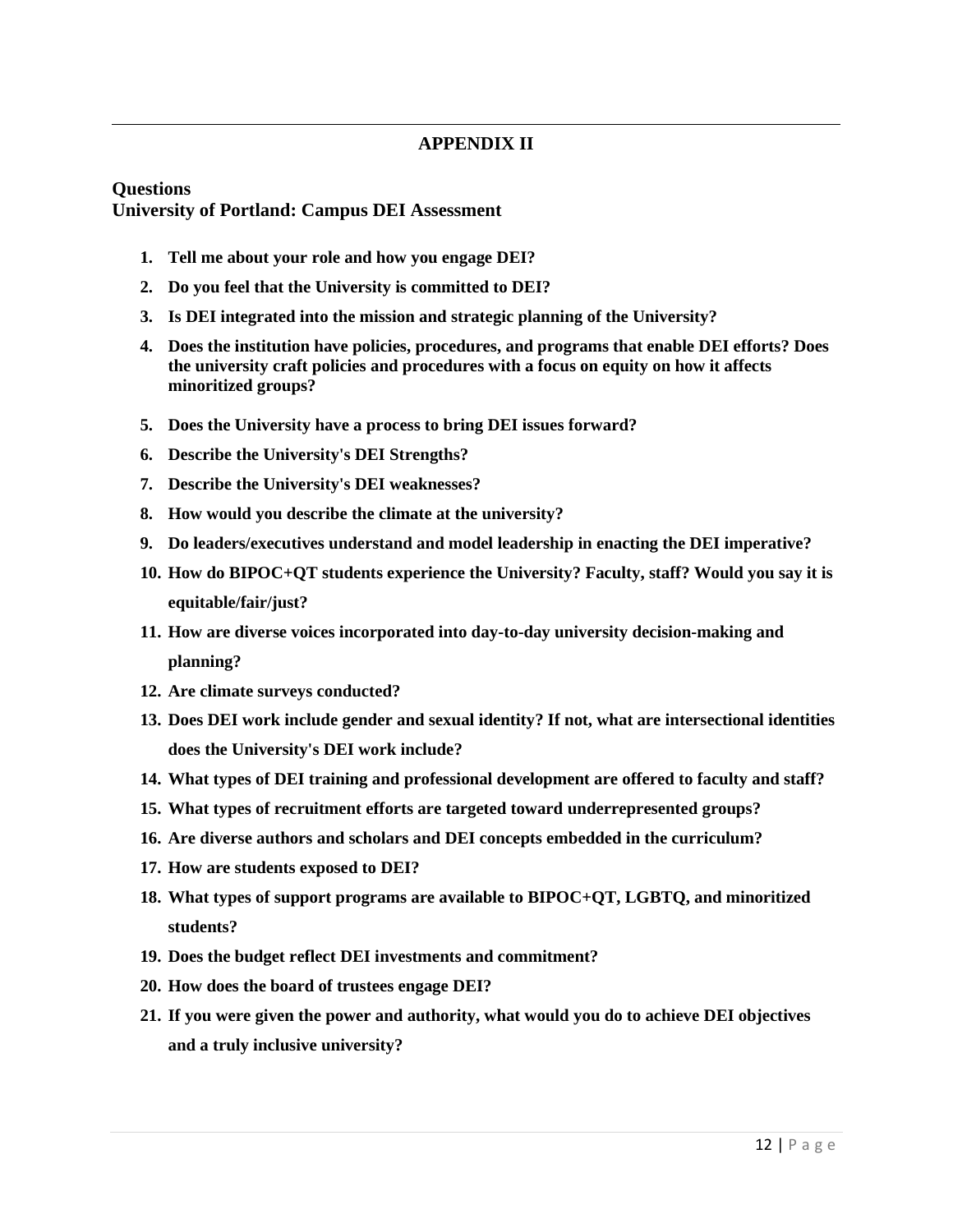- **22. Metrics: What does success look like? What goals/aspirations regarding DEI have been articulated? What are the rewards of it the DEI goals are accomplished, and what happens if they are not?**
- **23. Advancement: Do advancement efforts include DEI innovations? Scholarships, faculty diversity, endowed chairs, or centers?**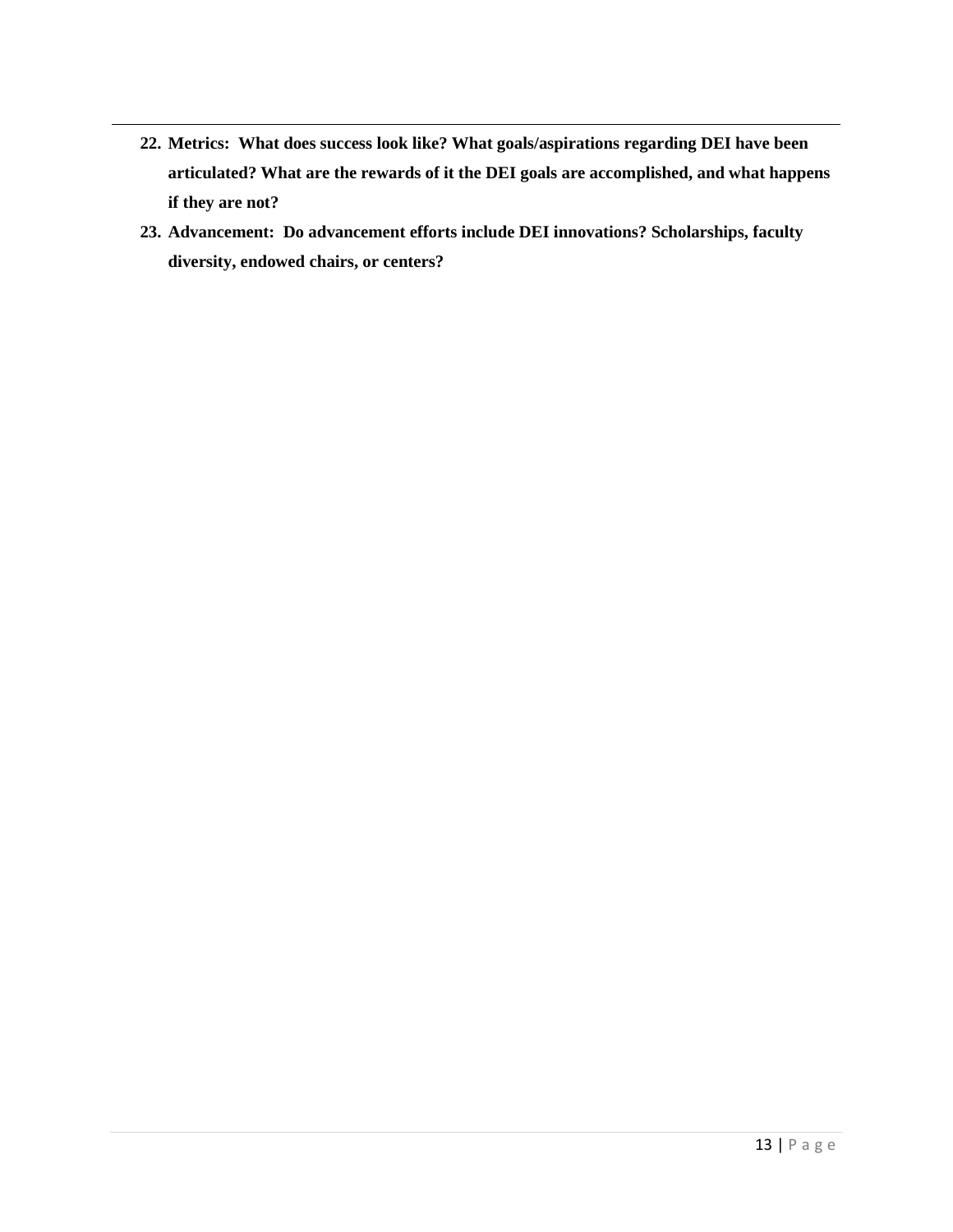## **APPENDIX III**

# **Dr. Liz Ortiz, Vice President for Institutional Equity DePaul University Diversity, Equity, and Inclusion Review of UP**

| <b>TUESDAY 11/16</b>   |                                                             |                 |  |  |  |  |
|------------------------|-------------------------------------------------------------|-----------------|--|--|--|--|
| Time                   | <b>Event/Meeting Details</b>                                | <b>Duration</b> |  |  |  |  |
| 10:21                  | Arrive at PDX                                               | N/A             |  |  |  |  |
|                        | Pick up by Eddie Contreras then check in to room            |                 |  |  |  |  |
| <b>WEDNESDAY 11/17</b> |                                                             |                 |  |  |  |  |
| Time                   | <b>Event/Meeting Details</b>                                | <b>Duration</b> |  |  |  |  |
| $9:00$ am              | <b>Breakfast with Students</b>                              | 90 Minutes      |  |  |  |  |
|                        | <b>Student Forum</b>                                        |                 |  |  |  |  |
| $10:30$ am             | Break                                                       | 30 Minutes      |  |  |  |  |
| 11:00 am               | <b>Provost's Council (Confirmed)</b>                        | 60 Minutes      |  |  |  |  |
|                        | Waldschmidt Hall CR 414                                     |                 |  |  |  |  |
| 12:00 pm               | Lunch with Acting President (Confirmed)                     | 60 Minutes      |  |  |  |  |
|                        | Dr. Herbert Medina                                          |                 |  |  |  |  |
|                        | <b>Location TBD</b>                                         |                 |  |  |  |  |
| $1:15$ pm              | <b>Break</b>                                                | 15 Minutes      |  |  |  |  |
|                        |                                                             |                 |  |  |  |  |
| $1:30$ pm              | Individual Meeting                                          | 45 Minutes      |  |  |  |  |
| 2:15                   | <b>Individual Meeting</b>                                   | 45 Minutes      |  |  |  |  |
| 3:00                   | Break                                                       | 30 Minutes      |  |  |  |  |
| 3:30                   | Open Staff Forum                                            | 90 Minutes      |  |  |  |  |
| 6:30                   | Dinner                                                      |                 |  |  |  |  |
|                        | (Guests from PACOI or other DEIJ committees)                |                 |  |  |  |  |
| THURSDAY 11/18         |                                                             |                 |  |  |  |  |
| Time                   | <b>Event/Meeting Details</b>                                | <b>Duration</b> |  |  |  |  |
| $8:30$ am              | <b>Breakfast with Regents</b>                               | 75 Minutes      |  |  |  |  |
|                        | (zoom hybrid)                                               |                 |  |  |  |  |
| $9:45$ am              | <b>Break</b>                                                | 15 Minutes      |  |  |  |  |
| 10:00 am               | <b>Individual Meeting</b>                                   | 45 Minutes      |  |  |  |  |
| 10:45                  | <b>Break</b>                                                | 15 Minutes      |  |  |  |  |
| 11:00                  | <b>Student Affairs Directors</b><br>Waldschmidt Hall CR 414 | 45 Minutes      |  |  |  |  |